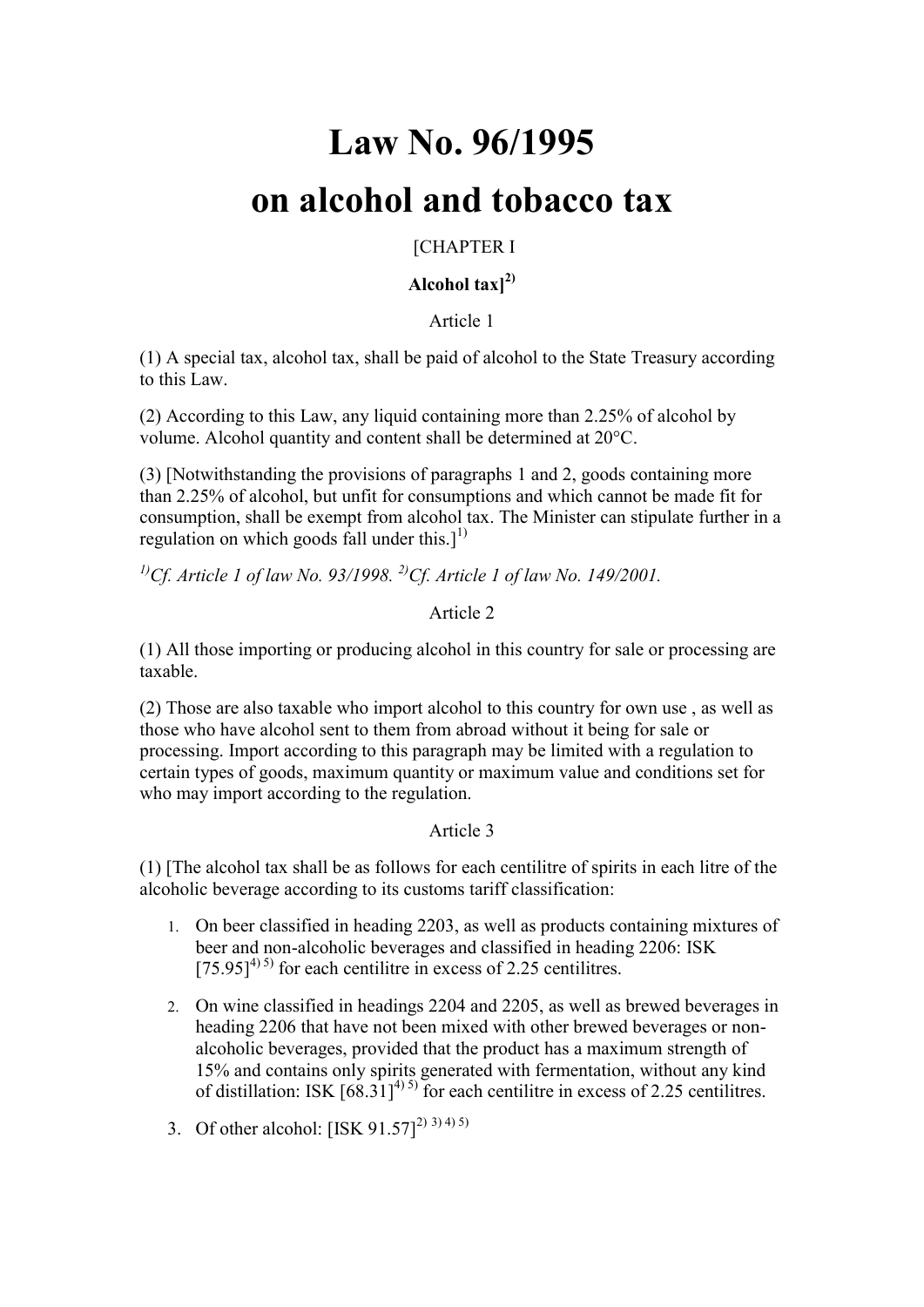(2) Tax according to paragraph 1 shall be calculated proportionally of a fraction of centilitre of spirits and a fraction of a litre of the alcoholic beverage.

(3) If product containers do not specify alcohol quantity or strength, that parties indicated in Article 2, paragraph 2 import to this country or have sent from abroad, the customs authorities may determine alcohol quantity or strength and then assess the tax accordingly. $]^{1}$ 

*1)Cf. Article 2 of law No. 93/1998. 2)Cf. Article 1 of law No. 122/2002. 3)Cf. Article 1 of law No. 118/2004. 4)Cf. Article 1 of law No. 136/2008. 5)Cf. Article 6 of law No. 60/2009.*

## [Article  $41^{1}$ ]

(1) Taxable parties according to Article 2, paragraph 1 shall spontaneously send a notification of their operations to [The Directorate of Internal Revenue]<sup>2)</sup>. Those starting up a taxable operation shall send a notice prior to commencement of operation.

(2) The notice shall state the name, firm name, address and Id. no. of the operating party, and the kind of manufacturing or import.

(3) [The Directorate of Internal Revenue shall]*2)* keep records of all taxable parties according to Article 2, paragraph 1 of this Law.

(4) The Minister of Finance stipulates further in a regulation on the obligation of taxable parties to provide information according to Article 2, paragraph 1, as well as their obligation to keep accounts for manufacture and stocks. $a^{(i)}$ 

*1)Cf. Article 3 of law No. 93/1998. (The Article was No. 5 before.) 2)Cf. Article 4 of law No. 93/1998. a)Regulation No. 505/1998 and 828/2005.*

[Article  $5$ ]<sup>1)</sup>

[(1) Tax on imported alcohol shall be paid upon customs clearance.

(2) Alcohol manufactured domestically for sale here is subject to a tax upon sale or delivery of the product from the factory or from the manufacturer to the buyer, irrespective of when or how payment takes place.

(3) Those obliged to collect tax according to paragraph 2 shall spontaneously pay the alcohol tax for which they are liable to the collector of the State Treasury in the district where they are domiciled. Payment shall be made with a declaration of the taxable sale on a special form.

(4) The Minister of Finance may stipulate further in a regulation on the collection of the tax, giving among other things up to two weeks of grace period and each settlement period is then two weeks, from the  $1<sup>st</sup>$  to the  $15<sup>th</sup>$  of each month and from the  $16<sup>th</sup>$  to the end of each month. Due date is the second weekday after the end of the settlement period.<sup>[2) a)</sup>

*1)Cf. Article 3 of law No. 93/1998. (The Article was no. 6 before.) 2)Cf. Article 1 of law No. 25/2004. a)Regulation No. 505/1998.*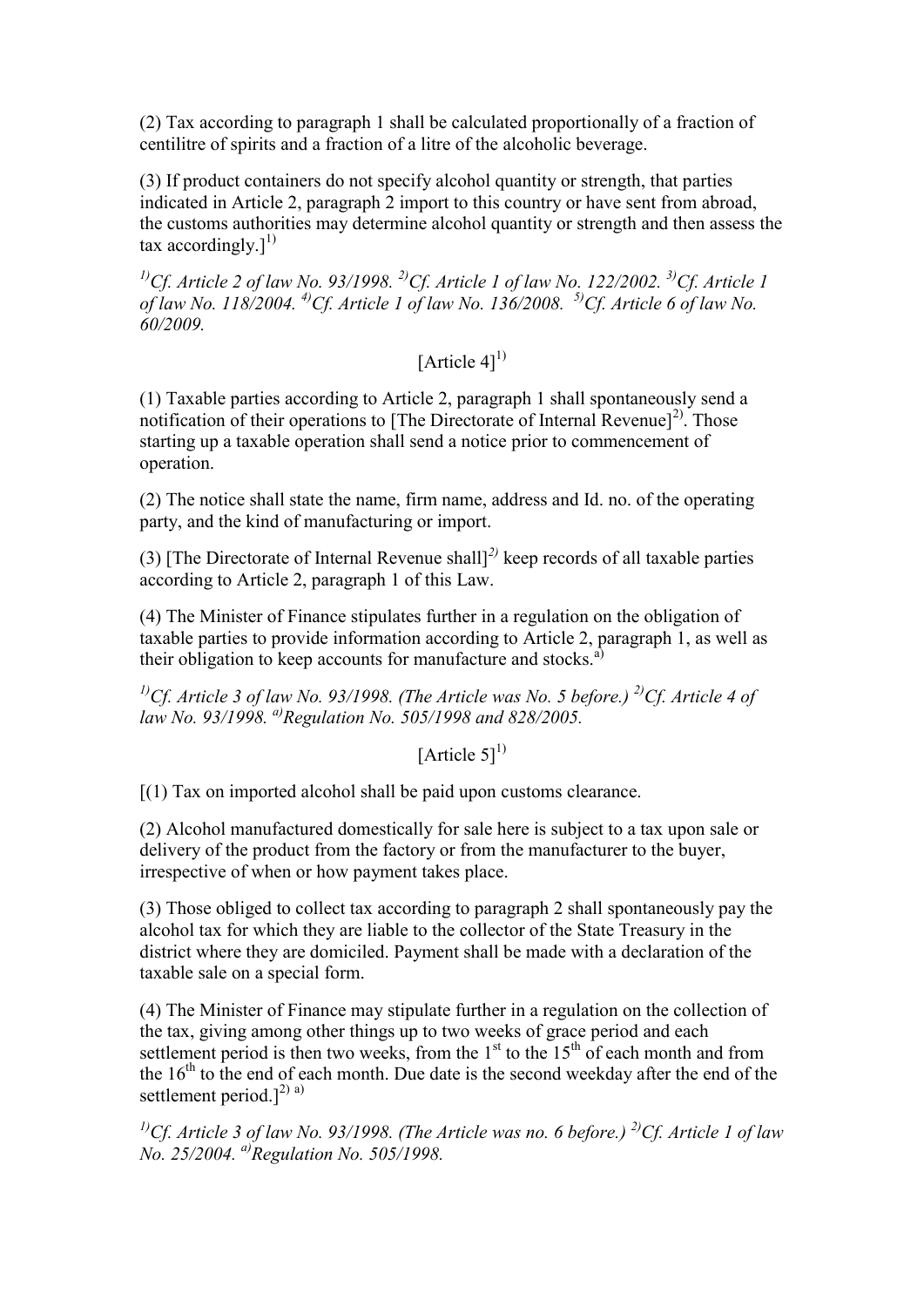### [Article 5a

(1) If alcohol tax is not paid on the due date, cf. Article 5, the party shall be subject to payment of a surcharge in addition to the tax that the party is liable for. The same applies if a manufacturer of alcohol has not submitted a tax declaration or if the declaration is deficient, and the alcohol tax has therefore been assessed, unless the party has, prior to the due date, paid an amount equal to the assessment, or has submitted satisfactory explanation on uncertain items within the time limit for complaints.

(2) A surcharge according to paragraph 1 shall be 1% of the unpaid amount, for each day commenced after the due date, however, not exceeding 10%.

(3) If alcohol tax has not been paid within one month from the due date, penal interest must be paid to the State Treasury on the amount due. Penal interest shall be paid from the due date.

(4) In case of non-payment of alcohol tax, the Directorate of Customs shall refuse the importer or manufacturer of alcohol any further postponement of payment while arrears remain.

(5) In case of repeated or extensive non-payment of alcohol tax, or surcharge according to paragraph 2, or penal interest according to paragraph 3, the Directorate of Customs can without further notice stop customs clearance of other goods to a debtor, or have the police suspend the debtor's enterprise by, among other things, placing work stations, offices, sales points, equipment and goods under seal until the debt is fully paid, provided that the Directorate of Customs deems that the interest of the State Treasury cannot be secured in any other manner. $]^{1}$ 

*1)Cf. Article 2 of law No. 25/2004.*

[Article  $61^{1}$ ]

(1) [Alcohol tax shall be waived or refunded in the following instances.]<sup>2)</sup>

- 1. Upon sale of alcohol out of the country.
- 2. [Upon alcohol import and sale to tax-free shops and tax-free storages. Furthermore, of alcohol on which alcohol tax has been calculated or paid but is subsequently sent abroad, to a tax-free shop, to a customs warehouse, to a tax-free storage or to a free zone or discarded under customs authority surveillance. $]^{3)}$
- 3. Upon alcohol import and sale to parties enjoying tax exemption in this country according to international agreements to which Iceland is a party and parties decided by the government.
- 4. Upon alcohol import and sale for production of goods taxable according to this Law to manufacturers that are licensed to sell alcohol according to Article 11, point 3 of paragraph 1 of the Alcohol Law.
- 5. [Of alcohol brought to this country by tourists as follows:
	- a. 1 litre of strong alcohol and 1 litre of wine, or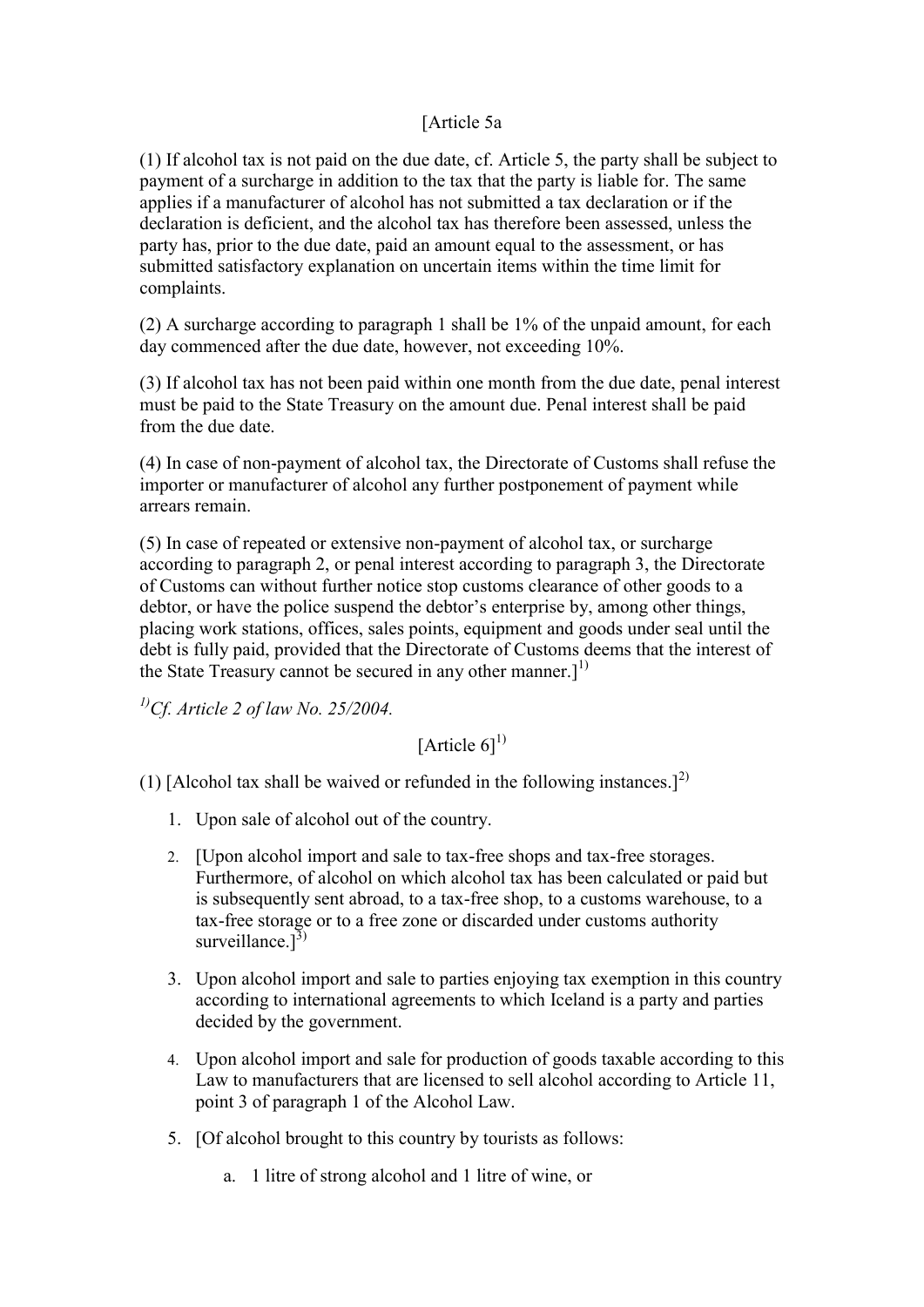- b. 3 litres of wine, or
- c. 1 litre of strong alcohol or 1.5 litres of wine and 6 litres of beer.
- 6. Of alcohol brought by seamen on Icelandic ships, or ships leased by Icelandic parties, after a journey of 15 days or longer, as follows:
	- a. 1.5 litres of strong alcohol and 3 litres of wine, or
	- b. 1.5 litres of strong alcohol or wine and 24 litres of beer. (1)

 If the same parties have been on a journey for less than 15 days they shall enjoy half the right according to this point. The captain, chief mate, chief engineer and ship steward as well as cooks on passenger and trader vessels, may also take an additional tax-free share for entertainment allowance, equal to their tax-free share according to this point. (2)

- 7. Of alcohol brought by crew members, including crew members of an extra crew, after a journey of 15 days or longer, as follows:
	- a. 1 litre of strong alcohol and 0.75 litres of wine, or
	- b. 1 litre of strong alcohol or 0.75 litres of wine and 6 litres of beer. (1)

If the journey is shorter than 15 days the same parties bring tax-free:

- a. 0.375 litres of strong alcohol and 0.75 litres of wine, or
- b. 0.375 litres of strong alcohol or 0.75 litres of wine and 3 litres of beer. $]^{4)}$
- 8. [Of alcohol listed in the pharmacopoeia, to doctors and pharmacists for sale as medicine.
- 9. Of alcohol for industrial purposes according to further definition of the Minister of Finance. $]^{2)}$  $[--1]^{2}$ <sup>3)</sup>

(2) [The Minister of Finance stipulates further in a regulation on the implementation of this Article, including conditions for waiving or refunding.<sup>[2] a)</sup>

*1)Cf. Article 3 of law No. 93/1998. (The Article was No. 7 before.) 2)Cf. Article 5 of law No. 93/1998. 3)Cf. Article 15 of law No. 104/2000. 4)Cf. Article 9 of law No. 167/2008. a)Regulation No. 505/1998.*

## [Article  $71^{2}$ ]

(1) [[The Prevention Fund<sup>\*1)</sup> shall receive 1% of alcohol tax collected from taxable parties according to Article 2, paragraph 1. The purpose of the fund is to promote preventive measures against alcohol and drug use. Grants from the fund shall be allocated on a project basis for preventive work. The Alcohol and Drug Abuse Prevention Council makes suggestions to the Minister of Health on grants from the Prevention Fund.

 $(2)$   $[-1]^{4}$ ]<sup>1)</sup>]<sup>3)</sup>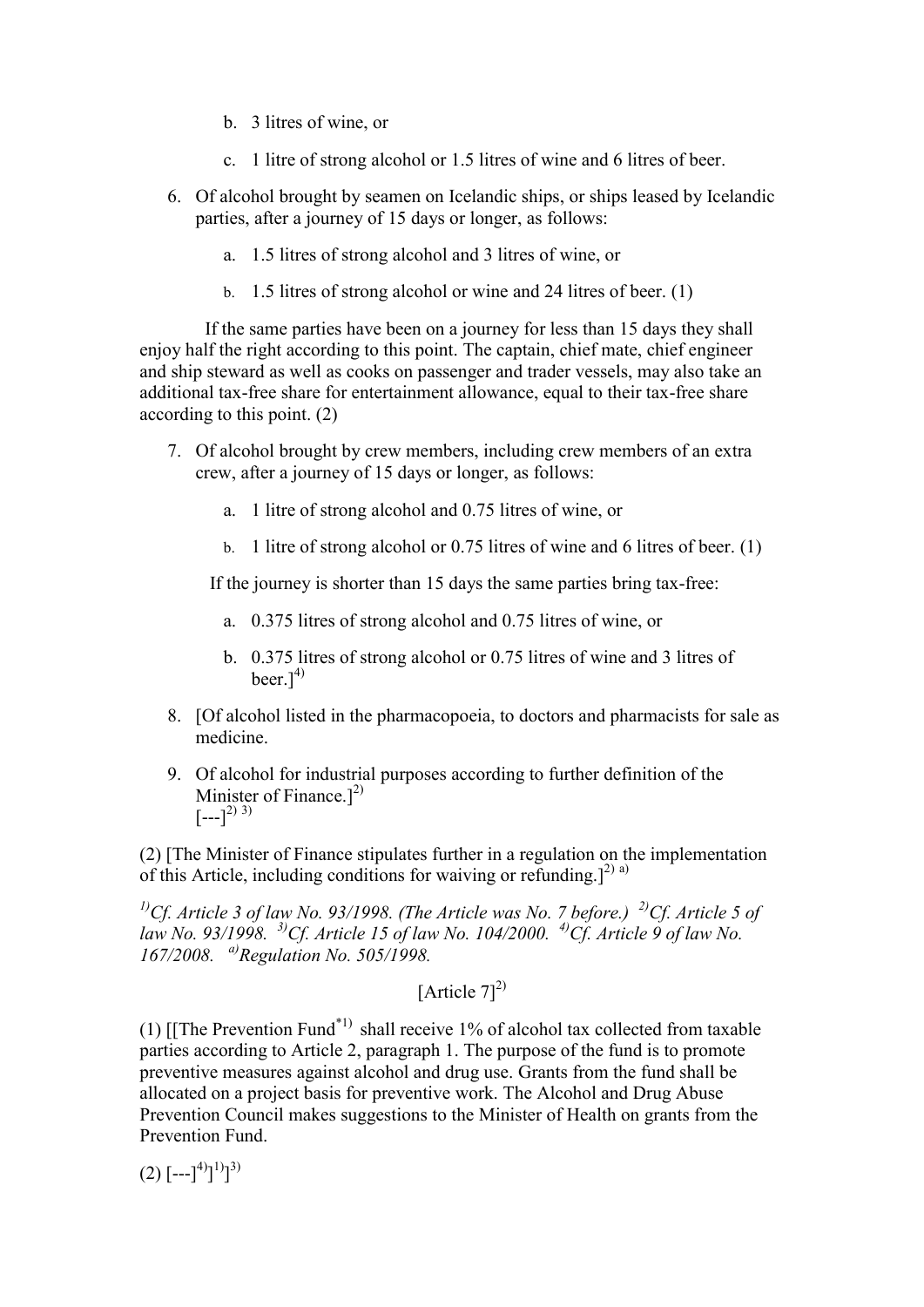*1)Cf. Article 1 of law No. 85/1996. 2)Cf. Article 3 of law No. 93/1998. (The Article was No. 8 before.) 3)Cf. Article 6 of law No. 93/1998. 4)Cf. Article 28, point 4 of law No. 85/2007. \*1)Cf. regulation No. 361/1999, on the Prevention Fund.*

### CHAPTER II

### **Tobacco tax** Article 8

(1) A special tax, tobacco tax, shall be paid to the State Treasury, of tobacco imported to this country or manufactured in this country.

(2) Tobacco is considered, according to this Law, any product that is classified in Chapter 24 of Annex I to the Customs Law No. 55/1987, as subsequently amended $*$ <sup>1)</sup>.

*1)Now in Chapter 24 of Annex I to the Customs Law No. 88/2005, as subsequently amended.*

### Article 9

(1) [The State Alcohol and Tobacco Company of Iceland levies and collects tobacco tax on tobacco products imported to this country or produced in this country.<sup>[2]</sup>

(2) The amount of the tobacco tax according to paragraph 1 shall be as follows:

- 1. Cigarettes:  $[ISK 295.57]^{(1)}$ <sup>3) 4) 5)</sup> on each package (20 pcs).
- 2. Snuff:  $[ISK 3.50]^{1}$ <sup>3) 4) 5)</sup> on each gramme or fraction of a gramme of product.
- 3. Other tobacco:  $[ISK 10.57]^{(1)}$ <sup>3) 4) 5)</sup> on each gramme or fraction of a gramme of product.

(3) The settlement period for tobacco tax according to this Article is one month. The payment date of each settlement period is the fifth day of the month following its close. The State Alcohol and Tobacco Company of Iceland shall pay the Tax Commissioner for Reykjavik collected tax no later than on the due date of each settlement period.

*1)Cf. Article 2 of law No. 122/2002. 2)Cf. Article 3 of law No. 25/2004. 3)Cf. Article 2 of law No. 118/2004. 4)Cf. Article 2 of law No. 136/2008. 5)Cf. Article 7 of law No. 60/2009.*

### Article 10

(1) Tobacco tax shall be paid of tobacco that tourists, seafarers and others bring to this country for private use or is sent to this country not as commercial import, upon customs clearance as follows:

- 1. Cigarettes:  $[ISK 371.27]^{(1)}$ <sup>3) 2) 5)</sup> on each package (20 pcs).
- 2. Other tobacco:  $[ISK 18.55]^{(1)}$ <sup>3) 2) 5)</sup> on each gramme or fraction of a gramme of product.

(2) [Tobacco that tourists or seafarers bring to this country shall be exempt from tax according to paragraph 1, but to a maximum as follows: